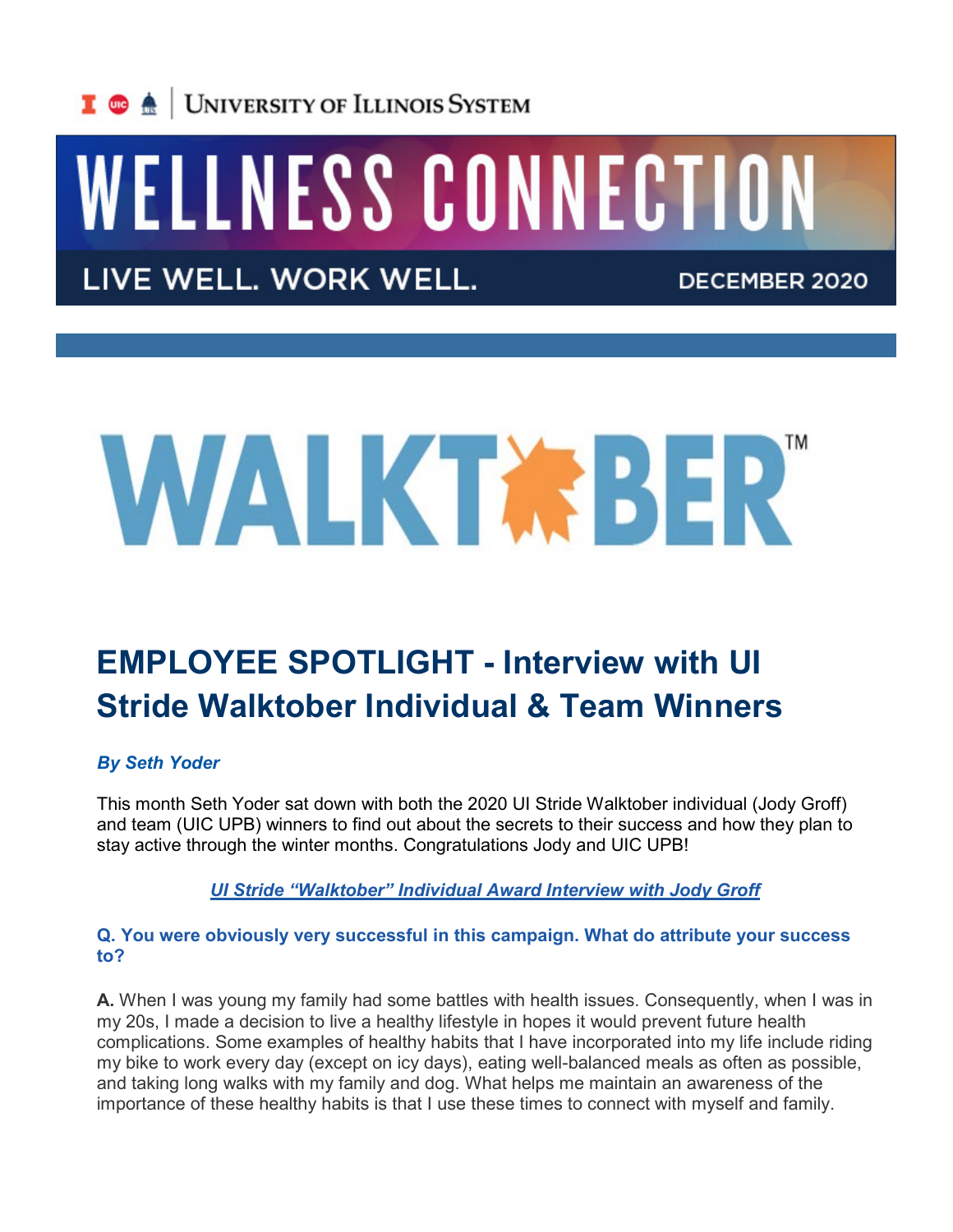Whether it is going for a long bike ride or preparing a healthy meal with my children, I make sure the time is for me and those around me.

#### **Q. What are some of the physical and non-physical activities you love the most and why?**

**A.** I love to cook, explore new recipes, and share healthy eating habits with my children. I get a real joy out of passing these healthy habits on to my children. I also enjoy biking and the freedom I get out on the road. The wind on my face makes me feel like a little kid again. Maybe what's most important in this experience is that I get a chance to enjoy the journey rather than focusing on getting to and from my destination like I would in a car.

#### **Q. What advice would you give to other system office employees looking to improve their results in the next UI Stride campaign?**

**A.** Try to make the activities fun and relatable to who you are. Finding the simple pleasure in the activities is often what makes the experience most rewarding. For example, listening to a new podcast when you go for a walk or standing back and admiring the work you've done in the garden can be just as rewarding as running a marathon. You also need a willingness to try something new, maybe even outside of your comfort zone, and don't be discouraged if you don't succeed at first or even if you have to quit and try something different. And if you're struggling to find something new to do, use your network and community to find out about fun activities going on that you may not have been aware of.

#### **Q. Now that UI Stride is finished, do you plan to keep your regimen the same or do you think you might cut back a little bit?**

I will definitely keep the same regimen. However, when we go back to the office after the pandemic, it may change slightly. I have learned a lot about work-life balance since transitioning to work from home full-time, and my big takeaway is that regardless if we are working from home or in the office, we can be just as productive even if we are not next to our computers the entire workday. I hope that others have recognized this and will carry these lessons with them as we transition back to the office next year.

#### *UI Stride "Walktober" Team Winner Interview with UIC UPB\**

#### **Q. How were you able to keep the entire team motivated the entire campaign?**

**A.** For UIC UPB, collective effort amongst the team is how we kept the entire team motivated. Team members would reach out using the Walktober app chat function and motivate one another with messages and pictures. Our team was made up of competitive individuals and that spirit was contagious. Campaign features like receiving badges for various milestones throughout the challenge really revved up the competitive juices. Additionally, family and others provided encouragement and support throughout this challenge.

#### **Q. Did the team ever do any socially distanced or virtual activities together?**

**A.** Prior to the start of the challenge, UIC UPB held a kickoff meeting to discuss the goal and set expectations. Some team members walked together from time to time if it were geographically feasible, but we largely completed our daily goals on our own.